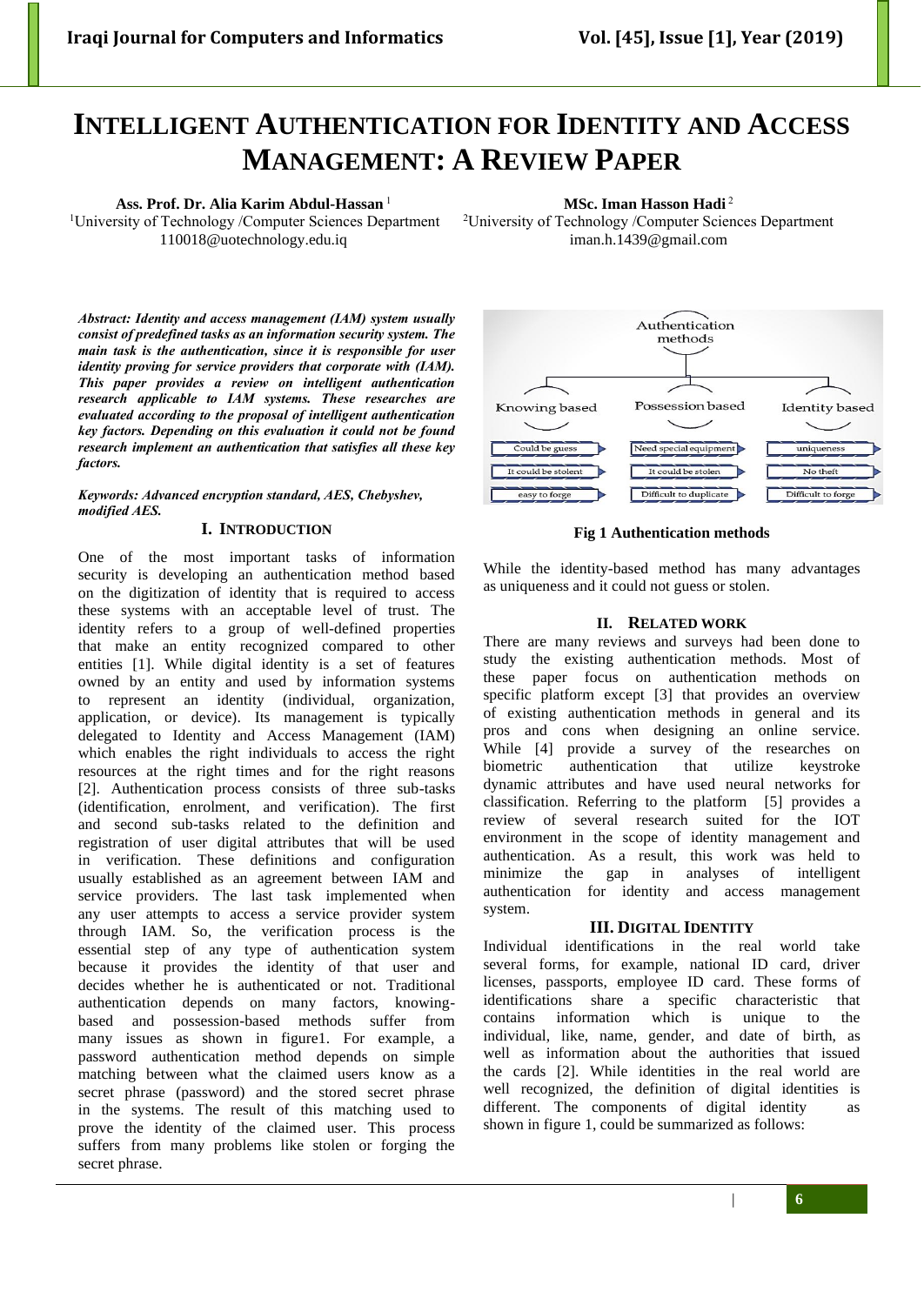Identifier specific information that uniquely identifies the subject of the identity for example (email address).

- Credentials Private or public information usually used to verify an identity of the user. For example, a password, a private key.

- Core Attributes Data that give a clear description of the identity. Core attributes usually used by a different application.

Context-specific Attributes Data that give more detail description to the identity, with a specific context where the identity is used. For example, within a document management system, the user's must follow a specific context of the document routing process with specific attributes related to (workflow, system calls, network information, time constraints, location, device type).



**Fig.2 Digital identity Components**

These four types of information can be selected for different needs, ranging from identity proof (similar to ID card information) to gain authorized rights (like the use of e-passport to establish the right to travel). Digital identity could consist of descriptive information about an individual, such as a name, an ID number, or a passport number. In addition, it could also contain biometric information, such as iris or fingerprint features, and information about user behaviour, including Web searches and data uploads and downloads. Digital identity may include identifiers, like login names used to enter to information systems [6].

## **IV. IAM DEFINITION**

One definition of IAM that describe its main component, "Identity and access management refers to the processes, technologies, and policies for managing digital identities and controlling how identities can be used to access resources " [7]. The essential modules of IAM are (Source of truth or Authority, Roles and their relationships, Registration, Provisioning, Integration between security apps and business apps, Authentication, Authorization/access management) [8].

Indeed, the IAM system has many functions that achieve the goals of the above modules, the First, specify the identity of the individual that has the right to access specific information. Second, information resource access correctness: by matching the access definition and the business function. In addition, it ensures that there is no specific resource conflict with access rights. Finally, information system resources, access, and activity must be registered and audited with reporting service. IAM processes should be designed in a manner that supports regulatory compliance [9].

## **V. INTELLIGENT AUTHENTICATION FOR IAM**

The goal of authentication is to verify the identity of an entity with accepted threshold trust, according to the security requirements of the information system. The authentication method must be trustable when it provides a technique that will lead to an implementation without backdoor's [10]. Authentication in IAM will prove the identity of the user once, at log in session [11].

Intelligent Authentication could be a hyper method to authenticate user identity based on his attributes in a contextual manner with specific business processes, other system environments attributes and user biometric information. Usually, the user attributes matching and verification decision processes are implemented using intelligent methods and tools like soft computing.

In case of identity and access system, authentication method can take place once user population and information system resources are defined, and executed the policies that match up the two, which represent the basis of the IAM system.

# **VI. INTELLIGENT SECURE IAM KEY FACTORS**

Authentication in identity and access management system has many key factors which are related to many issues (like application type, system platform, etc.). The following are the main key factors:

1- The appropriate number and type of attributes: this refers to the attributes of the pretender, they must be chosen carefully to describe the authenticated user in an unambiguous manner. These attributes could be biometric, demographic, IAM context-specific, user behaviour attributes.

 $\|$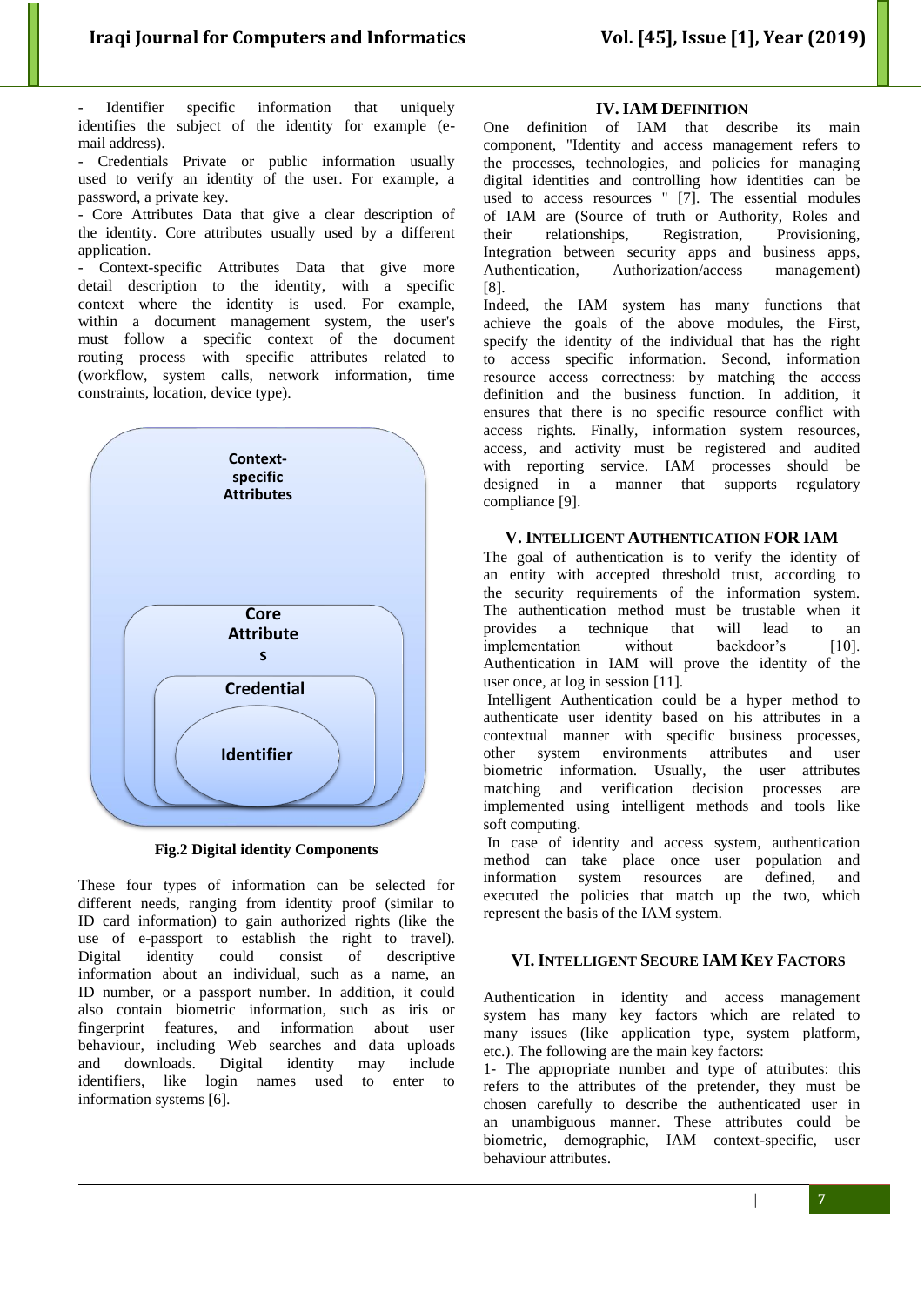2- Adaptive authentication: is authentication that makes use of past sessions data (like user behaviour history) to refine the policies and rules of IAM.

3- Special purpose training data set: which describes the interactions among user attributes applications, processes which are related to IAM policies.

4- Proper user recognition method: the proper recognition that uses a powerful method that discriminates between the authenticated users and unauthenticated users with a high degree of accuracy.

## **VII. SOFT COMPUTING**

 An Intelligent system has the ability to recognize and capture useful information from an object that is changed, it is already familiar with the original one [12]. So, it could possibly define Soft computing as an approach to invent computationally intelligent systems that is tolerant of imprecision, uncertainty, randomness, and partial truth [13] based on artificial intelligence techniques that provide efficient and feasible solutions in comparison with hard computing. These techniques are integrated to find intelligent solutions for the problems which are complex and need hybridized methods that are similar to human thinking in solving a problem [14]. Usually, soft computing implements AI methods for data processing and decision making. Most important AI methods as follows:

- Fuzzy logic: is derived from fuzzy set theory related to the reasoning that is approximate. It is the application form of the fuzzy set [15]. the fuzzy logic uses truth degrees as a mathematical model for vague facts. The reason for choosing fuzzy logic in biometric authentication because biometric data can difficultly be analysed with hard (crisp) logic of 0 (false) or 1(true) [16].
- Neural networks: neural networks represent models that is inspired by how the human brain works, using artificial neurons connected to each other. Most of the artificial neurons feed from the output of other artificial neurons. A few numbers of the artificial neurons produce their output out of the network as the prediction [17].
- Machine learning methods: Arthur Samuel (1959), defined machine learning as a "field of study that gives computers the ability to learn without being explicitly programmed." These methods work on classification and prediction, based on known features previously learned using the training data. These algorithms need a goal (problem formulation) from the domain (e.g., dependent variable to predict) [18].

## **VIII. INTELLIGENT AUTHENTICATION ARCHITECTURE**

The intelligent authentication architecture can be constructed using soft computing technique (see figure 3) like fuzzy logic at first layer to overcome the artefacts in the acquisition of user attributes (especially if it is biometric).

When the matching and recognition is verified then the user can be authenticated with a limited access to service providers. The main steps are described in Algorithm 1.



**Fig. 3 The Intelligent Authentication architecture**

**Algorithm 1:** Biometric authentication **Input**: user biometric information (e.g) voice print. **Output**: user recognition decision (yes or no) ----------------------------------------------------------------- **step1: Acquisition:** a specific routine is used to capture the biometric trait (voice of the user) in a digital format. **Step2: Segmentation**: The digital format is then segmented in order to have only the region of interest containing the biometric information. **Step3: Preprocessing**: here an enhancement process is implemented to increase the quality. **Step4: Feature extraction and matching**: the discriminant features are extracted and stored in a template, the template is matched with a specific enrolled template using the fuzzy system, to decide if it belongs to the same person. **Step5: Matching result**: if the decision result is **yes** user get grand access to the service provider according to IAM policies, else the system permits to repeat the recognition steps for a specific number of trials and return recognition decision (yes or no).

| **8**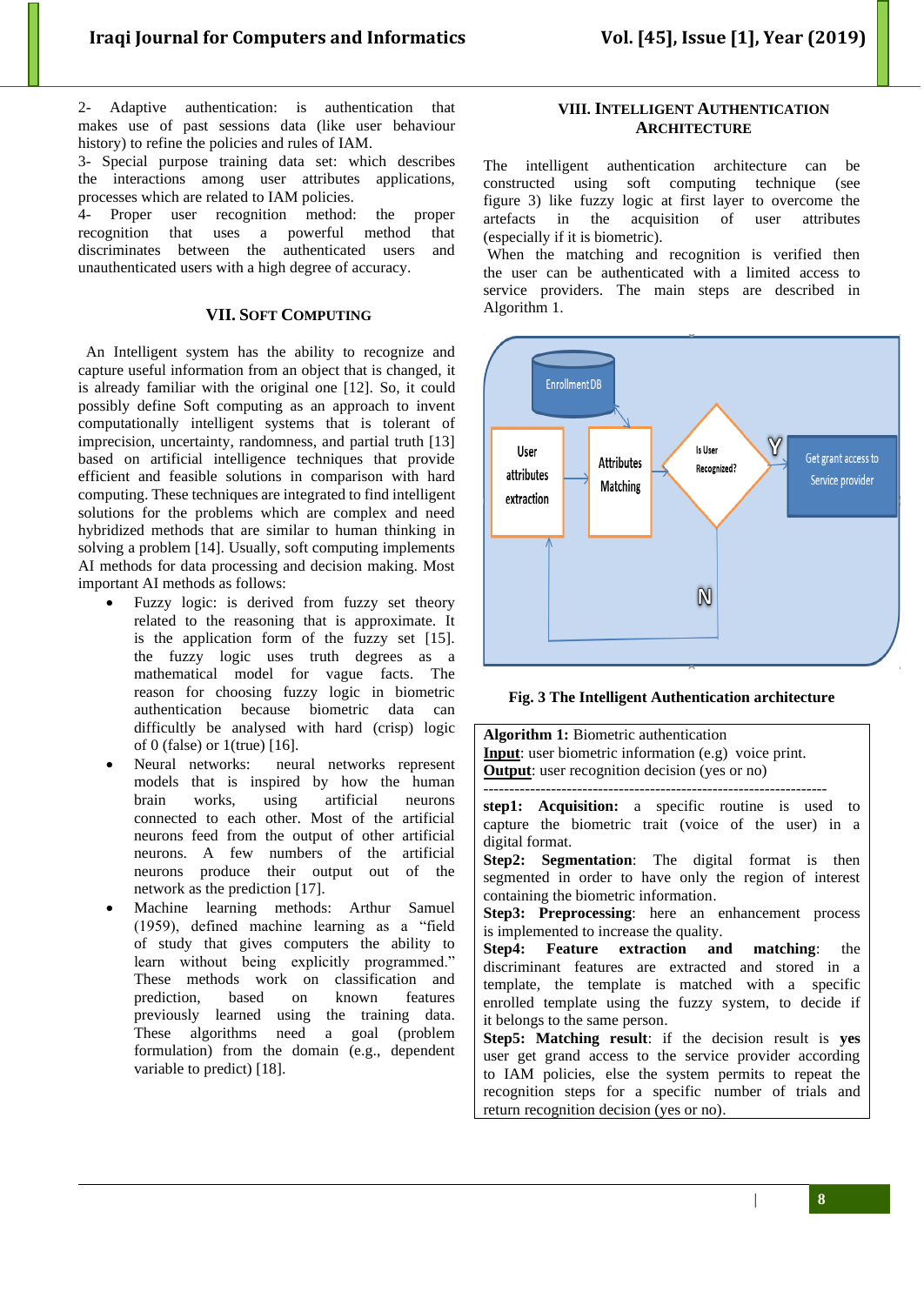## **IX. AUTHENTICATION RESEARCH REVIEW**

Many types of research focus on improving IAM security in many approaches. Most of them focus on utilizing biometric user attributes. [19] Proposed a dynamic policy management process which structures the activities required for policy management in identity and access management environments by using k-mean clustering contextual data to produce dynamic policies. While [20] proposed the computation of an authentication score based on a user's recent activity. [21] Utilize automated face recognition to authenticate identity. In [22] a multimodal digital identity management system was proposed as a solution for managing digital identity information in an effort to reduce the cases of identity fraud and theft, an artificial intelligence technology is used to implement a technique of information fusion combine the user's credential attributes for optimum recognition. [23] Proposed a method for automatic correlation of identity records from various sources.

Most authentication methods depend on three concepts (a) something you know (b) something you have (c) something you are, but [24] proposed a solution depending on the fourth concept that related to something you do, relies on analytic techniques to transfer big data characteristics into relevant security user profiles. While [25] proposed the activity-related, that is related to pretension biometrics and includes the dynamic information of the movement of the head, the arm, the palm and the fingers derived when performing short everyday activities. [26] Proposed multi-modal biometric authentication. [27] Proposed a two-step authentication method based on an own-built fingertip sensor device which can capture motion data and physiological data simultaneously. [11] Proposed continuous authentication has built around the biometrics supplied by the user's physical or behavioural characteristics and continuously checks the identity of the user throughout a session. In [28] a Fuzzy Logic based implicit authentication scheme is proposed by computing an aggregate score based on selected features and a threshold in real-time based on current and historic data depicting user routine.

#### **X. INTELLIGENT AUTHENTICATIONS KEY FACTOR EVALUATION**

 According to the main key factors challenges (mentioned in section 6). Table1 displays the comparison result and show the ideal authentication framework for IAM will face all challenges.

| Key factor      |     | 2              | 3   |     |
|-----------------|-----|----------------|-----|-----|
|                 |     |                |     |     |
| research        |     |                |     |     |
| $19_1$          | Yes | Yes            | Yes | No  |
| 27              | No  | N <sub>0</sub> | No  | Yes |
| 22 <sub>1</sub> | Yes | No             | No  | Yes |
| $23_1$          | Yes | Yes            | Yes | No  |

| '111                                               | Yes | N <sub>0</sub> | No  | Yes |
|----------------------------------------------------|-----|----------------|-----|-----|
| [20]                                               | No  | No             | Yes | No  |
| [21]                                               | Yes | Yes            | No  | Yes |
| [26]                                               | Yes | No             | No  | Yes |
| [28]                                               | No  | Yes            | No  | Yes |
| The ideal Intelligent<br>authentication for<br>IAM | Yes | Yes            | Yes | Yes |

**TABLE (1): THE IDEAL AUTHENTICATION FRAMEWORK FOR IAM WILL FACE ALL CHALLENGES.**

#### **XI. CONCLUSION**

Most researchers focus on the authentication method that is specific to the hardware/software platform (e.g. mobile platform or using a special purpose device). As a conclusion, intelligent, secure IAM can be developed based on analyses of identity data that is correlated with user biometric attributes and user context-specific attributes which could be extracted from the IAM system. The ideal authentication method for IAM could be more efficient when it designed an intelligent process. In addition, when authentication obey specific key factor (like user attributes type, proper matching, and adaptability) this will enhance the recognition rate of the authenticated users.

#### **XII. FUTURE WORK**

This work proposes key factors to evaluate research that propose intelligent authentication applicable to IAM. The following research will be held in the purpose of implementing a traditional authentication method for IAM side by side with the proposed the architecture of ideal intelligent authentication in order to implement experiments that help to have a comparative study of these methods and measure the improvements to IAM security.

#### **REFERENCES**

- [1] [Ghazi Ben Ayed,](https://www.google.iq/search?tbo=p&tbm=bks&q=inauthor:%22Ghazi+Ben+Ayed%22) Architecting User-Centric Privacy-as-a-Set-of-Services: Digital Identity-Related Privacy Framework, Springer, 2014.
- [2] D. Hühnlein, H. Robnagel, C. Schunck, M. Talamo (Eds.): Identity Mining Vs Identity Discovering: a new approach based on data mining in the context of Big Data Open Identity Summit 2016, Lecture Notes in Informatics (LNI), Bonn 2016.
- [3] S. Zulkarnain, S. Idrus, E. Cherrier, C. Rosenberger, and J.-J. Schwartzmann, "A Review on Authentication Methods," A Rev. Authentication Methods. Aust. J. Basic Appl. Sci., vol. 7, no. 5, pp. 95– 107, 2013.
- [4] M. L. Ali, K. Thakur, and C. C. Tappert, "Review Papers User Authentication and Identification Using Neural Network," i-manager's J. Pattern Recognit., vol. 2, no. 2, p. 2015, 2015.
- [5] H. Kim and E. A. Lee, "Authentication and Authorization for the Internet of Things," IT Prof., vol. 19, no. 5, pp. 27–33, 2017.
- [6] Elisa Bertino Kenji Takahashi, Identity Management Concepts, Technologies, and Systems, ARTECH HOUSE,2011.
- [7] Frederick Chong , Identity and Access Management, Microsoft Corporation, July 2004.
- [8] Jeff Scheidel, Designing an IAM Framework with Oracle Identity and Access Management Suite, The McGraw-Hill Companies, Inc.,2010.
- [9] Sajay Rai, Ernst & Young LLP Authors, Digital Identity and Access Management, The Institute of Internal Auditors,2007.

| **9**